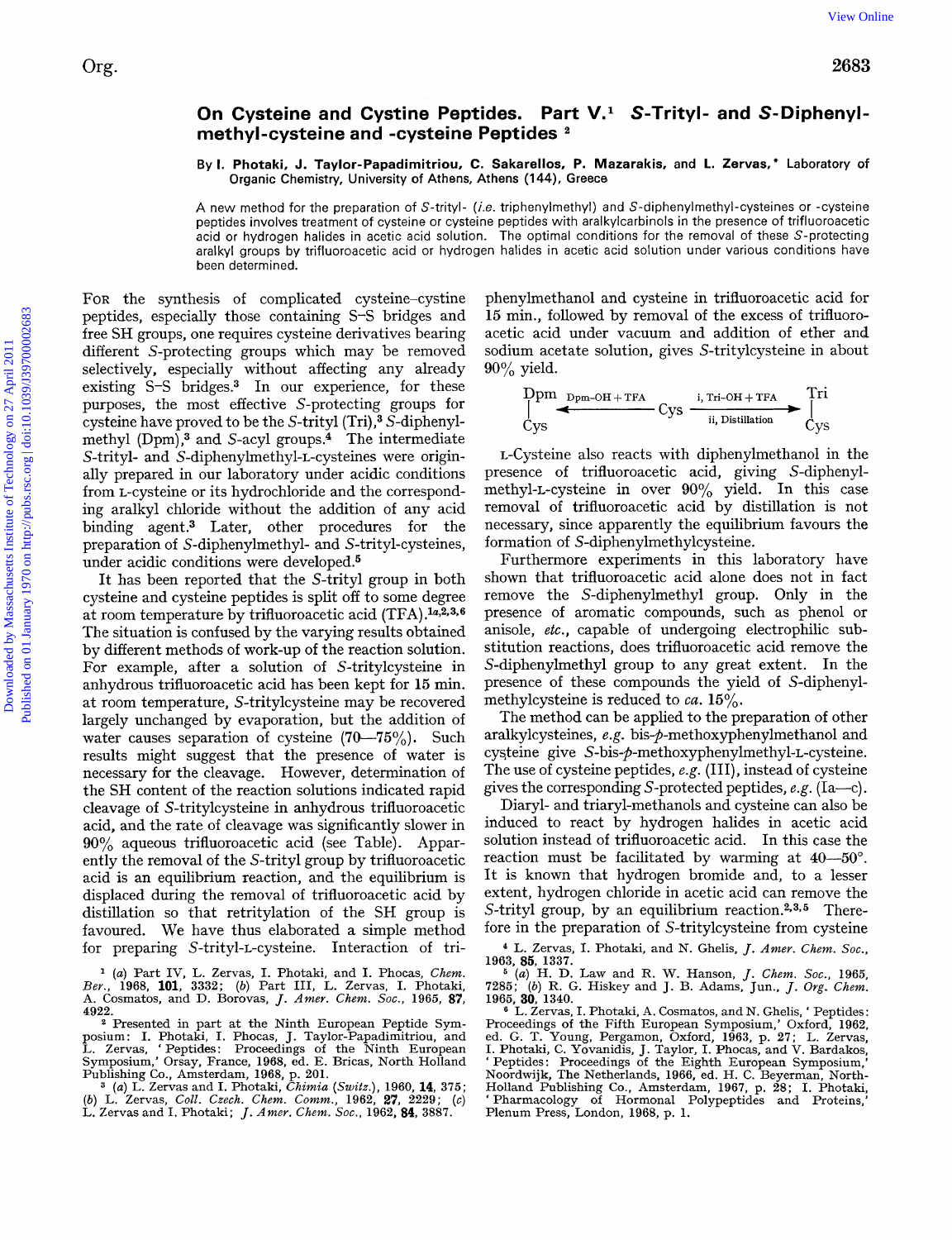

Our results show that in order to use trifluoroacetic acid or hydrogen bromide in acetic acid as cleavage reagents, the reaction conditions must be carefully controlled. This point is important because of the wide use of S-trityl- and **S-diphenylmethyl-cysteines** in peptide synthesis. The results in the Table illustrate the variation in the removal of S-trityl, S-diphenylmethyl, and S-bismethoxyphenylmethyl groups by various reagents under different conditions. The following points are of practical importance. The extent of removal of the S-protecting groups was measured by determination of SH by the original<sup>8</sup> or a modified Ellman procedure (see Experimental section), or by titration with iodine at a defined concentration. $4$  The Ellman method could only be applied to cleavage by trifluoroacetic acid; hydrogen bromide in acetic acid interfered with the estimation. In the case of the titration with iodine, the titration must be done quickly in aqueous solutions in order to avoid the interaction of iodine with the S-trityl group. $9$ 

In order to avoid retritylation, the reagents trifluoroacetic acid and hydrogen halide-acetic acid should not be removed by distillation. Furthermore, prior to titration (or isolation of the product), water must be

| 2684                                                               |                                                                                                                                                                        |                                                          |                          | J. Chem. Soc. $(C)$ , 1970                                       |
|--------------------------------------------------------------------|------------------------------------------------------------------------------------------------------------------------------------------------------------------------|----------------------------------------------------------|--------------------------|------------------------------------------------------------------|
| Tri<br>HgCl <sub>2</sub><br>HCl, Ala-Gly-Val-Cys-Ser-OMe -         | added to the mixture. The acetic acid must be pure and<br>absolutely dry otherwise the cleavage rate is greatly<br>diminished. Finally, the extent of cleavage by tri- |                                                          |                          |                                                                  |
| (Ia)                                                               |                                                                                                                                                                        |                                                          |                          |                                                                  |
| HgCl                                                               | Compound                                                                                                                                                               | Reagent                                                  | Cleavage<br>(%)          | Time "<br>$(Temp. \)$                                            |
| $H_{2}S$                                                           | $Tri-Cys$ $e.d.e$                                                                                                                                                      | TFA                                                      | $70 - 75$ for            | 15 min.                                                          |
| $HC1, Ala-Gly-Val-Cys-Ser-OMe \longrightarrow$                     | Tri-Cys •                                                                                                                                                              | TFA                                                      | 85 -                     | 30 min.                                                          |
| (II)                                                               | $Tri-Cys$                                                                                                                                                              | $TFA + 10\% H_2O$                                        | 45f                      | $30 \text{ min.}$                                                |
|                                                                    | Tri-Cys h.e<br>Tri-Cys »                                                                                                                                               | N-HBr–AcOH<br>$N-HBr-AcOH + 2.5%$                        | $90 - 95f$<br>$20 - 25f$ | $5 \text{ min. } (10^{\circ})$<br>$5 \text{ min. } (10^{\circ})$ |
| X-OH, TFA<br>HCl, Ala-Gly-Val-Cys-Ser-OMe-                         |                                                                                                                                                                        | H <sub>2</sub> O                                         |                          |                                                                  |
| (III)                                                              | Tri-Cys $h, j$                                                                                                                                                         | $N-HBr-ACOH +$                                           | 80 <sup>f</sup>          | $5 \text{ min.}$                                                 |
| Х                                                                  | Tri-Cys $h$                                                                                                                                                            | 5 equiv. Tri-Cl<br>$N-HBr-AcOH +$                        | 51                       | $5 \text{ min.}$                                                 |
|                                                                    |                                                                                                                                                                        | 5 equiv. Tri-OH                                          |                          |                                                                  |
| HCl, Ala-Gly-Val-Cys-Ser-OMe                                       | Tri-Cys h,e<br>$Tri-Cys$ <sup><math>\hbar</math></sup>                                                                                                                 | $0.2N-HBr-ACOH$<br>N-HCl–AcOH                            | $70 - 75f$<br>501        | $10 \text{ min}$ .<br>$1 - 3$ hr.                                |
| $(Ia-c)$                                                           | Tri-Cys $\lambda$                                                                                                                                                      | $0.5N-HCl-ACOH$                                          | $40 - 45$                | $1 - 3$ hr.                                                      |
| a; $X = Tri (Ph3C)$                                                | Tri-Cys »                                                                                                                                                              | $0.5N-HCl-ACOH +$                                        | $\mathbf{1}^f$           | 3 <sub>hr.</sub>                                                 |
| b; $X = Dpm$ ( $Ph2CH$ )                                           |                                                                                                                                                                        | 5 equiv. Tri-OH                                          | 19 <sup>f</sup>          |                                                                  |
| c; Dmb [(p-MeO $\cdot C_6H_4$ ) <sub>2</sub> CH]                   | (IV)<br>$(IV)$ $k$                                                                                                                                                     | $_{\rm TFA}$<br>TFA                                      | $37^f$                   | $30 \text{ min.}$<br>30 min.                                     |
| and triphenylmethanol in hydrogen bromide-acetic acid,             | $(IV)^{i}$                                                                                                                                                             | TFA                                                      | 67f                      | 30 min.                                                          |
| the acid must be removed by distillation prior to isolation        | $(IV)^h$                                                                                                                                                               | N-HBr-AcOH                                               | 831                      | $5 \text{ min.}$                                                 |
|                                                                    | $(IV)$ $\lambda$                                                                                                                                                       | $0.2N$ -HBr-AcOH                                         | 751<br>451               | $10 \text{ min.}$<br>45 min.                                     |
| of S-protected cysteine. A similar effect is observed in           | $(\mathrm{IV})^{\ l}$<br>$(Ia)$ $\circ$                                                                                                                                | $HBr-TFA$<br>TFA                                         | 18f                      | 30 min.                                                          |
| treatment of N-benzyloxycarbonyl-S-trityl-L-cysteinyl-             | $(Ia)^k$                                                                                                                                                               | TFA                                                      | 33 <sub>s</sub>          | 30 min.                                                          |
| L-leucine ethyl ester with hydrogen bromide-acetic acid,           | $(Ia)^{n}$                                                                                                                                                             | TFA                                                      | $60$ s.f                 | $30 \text{ min.}$                                                |
| followed by distillation of the reagents. The trityl               | (Ia) $\circ$<br>$(Ia)^k$                                                                                                                                               | $TFA + 5$ equiv. Tri-OH<br>$TFA + 5$ equiv. Tri-OH       | 10<br>$\mathbf{1}$       | $30 \text{ min.}$<br>$30 \text{ min.}$                           |
| bromide initially formed attacks the liberated SH group            | $(Ia)$ i.m                                                                                                                                                             | $TFA + 10$ equiv. Tri-OH                                 | 50                       | $30 \text{ min.}$                                                |
| during the distillation to give S-trityl-L-cysteinyl-L-            | $(Ia)$ i, m                                                                                                                                                            | $TFA + 10$ equiv. Tri-Cl                                 | 60                       | 30 min.                                                          |
| leucine ethyl ester hydrobromide in good yield. <sup>7</sup>       | $(Ia)$ $\lambda$<br>$(Ia)$ $\hbar$                                                                                                                                     | N-HBr-AcOH<br>$0.2N$ -HBr-AcOH                           | 821<br>651               | 5 min.<br>$15 \text{ min.}$                                      |
| In the preparation of S-diphenylmethylcysteine from                | $(Ia)$ <sup>l</sup>                                                                                                                                                    | HBr/TFA                                                  | 50 <sup>f</sup>          | 20 min.                                                          |
| L-cysteine and diphenylmethanol in the presence of                 | $Dpm-Cys$ $\circ$ , $d$ , $e$                                                                                                                                          | $TFA + 15\%$ phenol $*$                                  | 981                      | 15 min. $(70^{\circ})$                                           |
| hydrogen bromide in acetic acid, removal of the acid by            | $Dpm-Cys$ $\cdot \cdot$                                                                                                                                                | TFA                                                      | $\mathbf{r}'$            | $30 \text{ min.} (70^{\circ})$                                   |
| distillation prior to the isolation of the S-protected             | $Dpm-Cys$ $Gee$<br>$Dpm-Cys$ $\circ$                                                                                                                                   | TFA + $15\%$ phenol $n$<br>TFA + $2.5\%$ phenol $n, p$   | 751<br>$25$ for          | 18 <sub>hr.</sub><br>$30 \text{ min.}$                           |
| cysteine has again no significant influence on the yield.          | $Dpm-Cys$ <sup>o</sup>                                                                                                                                                 | TFA + $2.5\%$ phenol $n.p$                               | 50f                      | 2 hr.                                                            |
| Our results show that in order to use trifluoroacetic              | Dpm-Cys $\circ$                                                                                                                                                        | TFA + $2.5\%$ phenol $n.p$                               | 88 I                     | 16 hr.                                                           |
| acid or hydrogen bromide in acetic acid as cleavage                | Dpm-Cys $\circ$                                                                                                                                                        | TFA + $2.5\%$ phenol $n.p$<br>TFA + $2.5\%$ phenol $n.p$ | 35f<br>651               | $30 \text{ min.} (30^{\circ})$<br>$2 \text{ hr.} (30^{\circ})$   |
|                                                                    | Dpm-Cys o<br>$Dpm-Cys$                                                                                                                                                 | TFA + $2.5\%$ phenol $n.p$                               | 951                      | 16 hr. $(30^{\circ})$                                            |
| reagents, the reaction conditions must be carefully                | $Dmb-Cys$                                                                                                                                                              | $TFA + 15\%$ phenol <sup>n</sup>                         | 45 I                     | $30 \text{ min.}$                                                |
| controlled. This point is important because of the wide            | $Dmb-Cys$                                                                                                                                                              | TFA + $15\%$ phenol <sup>n</sup>                         | 80 s                     | 2 hr.                                                            |
| use of S-trityl- and S-diphenylmethyl-cysteines in                 | $Dmb-Cys$<br>Dmb-Cys $\frac{h}{j}$                                                                                                                                     | TFA<br>$2N-HBr-ACOH$                                     | 51<br>10 <sup>f</sup>    | 2 hr.<br>1 hr.                                                   |
| peptide synthesis. The results in the Table illustrate             | $Dmb-Cys$ 4.1                                                                                                                                                          | $6N-HBr-ACOH$                                            | 30f                      | $1hr$ .                                                          |
| the variation in the removal of S-trityl, S-diphenyl-              | $(1b)$ $\circ$                                                                                                                                                         | TFA + $2.5\%$ phenol $n$                                 | 40 s                     | $30 \,\mathrm{min.}$ ( $30^{\circ}$ )                            |
| methyl, and S-bismethoxyphenylmethyl groups by                     | $(1b)$ $\circ$                                                                                                                                                         | TFA + $2.5\%$ phenol "<br>TFA + $2.5\%$ phenol "         | 65 e                     | 2 hr. $(30^{\circ})$                                             |
| various reagents under different conditions. The follow-           | $(1b)$ $\circ$                                                                                                                                                         | $+10\%~\text{H}_2\text{O}$                               | $\mathbf{u}$             | $30 \text{ min.} (30^{\circ})$                                   |
| ing points are of practical importance. The extent of              | (Ic) $\circ$                                                                                                                                                           |                                                          | 71 s                     | $30 \,\mathrm{min.}$ ( $30^{\circ}$ )                            |
| removal of the S-protecting groups was measured by                 | $(Ic)$ $^o$                                                                                                                                                            | TFA + $2.5\%$ phenol n<br>TFA + $2.5\%$ phenol n         | 84 s                     | 1 hr. $(30^{\circ})$                                             |
| determination of SH by the original <sup>8</sup> or a modified     | $(Ic)$ $\circ$                                                                                                                                                         | TFA $+ 2.5\%$ phenol "                                   | 58 •                     | $30 \text{ min.} (30^{\circ})$                                   |
| Ellman procedure (see Experimental section), or by                 | $(VI)$ .                                                                                                                                                               | $+10\%~\text{H}_2\text{O}$<br>$_{\rm TFA}$               | 20 <sub>g</sub>          | $15 \text{ min}$ .                                               |
| titration with iodine at a defined concentration. <sup>4</sup> The | (VI)                                                                                                                                                                   | TFA                                                      | $\mathbf{I}^f$           | $15 \text{ min.}$                                                |
|                                                                    |                                                                                                                                                                        |                                                          |                          |                                                                  |

**a** Measured after the S-protected compound had been dissolved; *b* room temperature, *i.e.* **20-25"** except where otherwise noted; **C** c **0.6~; d** *cf.* ref. **1;** \* *cf.* refs. **3** and **6; f** titration of SH group by iodine;  $\bullet$  titration of SH group by the Ellman method;  $\bullet$  treated with 4 equiv. of hydrogen halide in acetic acid;  $\bullet$   $c$  0.07M;  $\bullet$  of ref. 5;  $\bullet$   $c$  0.3M;  $\bullet$  hydrogen bromide was passed through a solution **(0.05~)** of the com- pound in trifluoroacetic acid containing **2%** phenol (w/v) for **10** min. at  $0^{\circ}$  and then at  $10^{\circ}$ ; *n* unchanged in the presence of  $20\%$  phenol (w/v); *n* w/v; *c*  $c$  **0.08x**; *p* before titration with iodine, trifluoroacetic acid was removed *in vacuo* at room temperature;  $\epsilon$  treated with **12** equiv. of hydrogen bromide in acetic acid;  $\tau$  a solution obtained after warming the mixture for  $1-2$  min. on a water-bath;  $\cdot$  0.09 $\times$ .

*Y.* Hirotsu, T. Shiba, and T. Kaneko, *Bull. Chem.* Soc. *Ja#an,* **1967, 40, 2950.**  G. Ellman, *Arch. Biochem. Biophys.,* **1959, 82, 70.** 

<sup>&</sup>lt;sup>9</sup> D. S. Tarbell and D. P. Harnisch, *J. Amer. Chem. Soc.*, **1952, 74, 1862;** B. Kamber and W. Rittel, *Helv. Chim. Acta,*  **1968, 51, 2061.**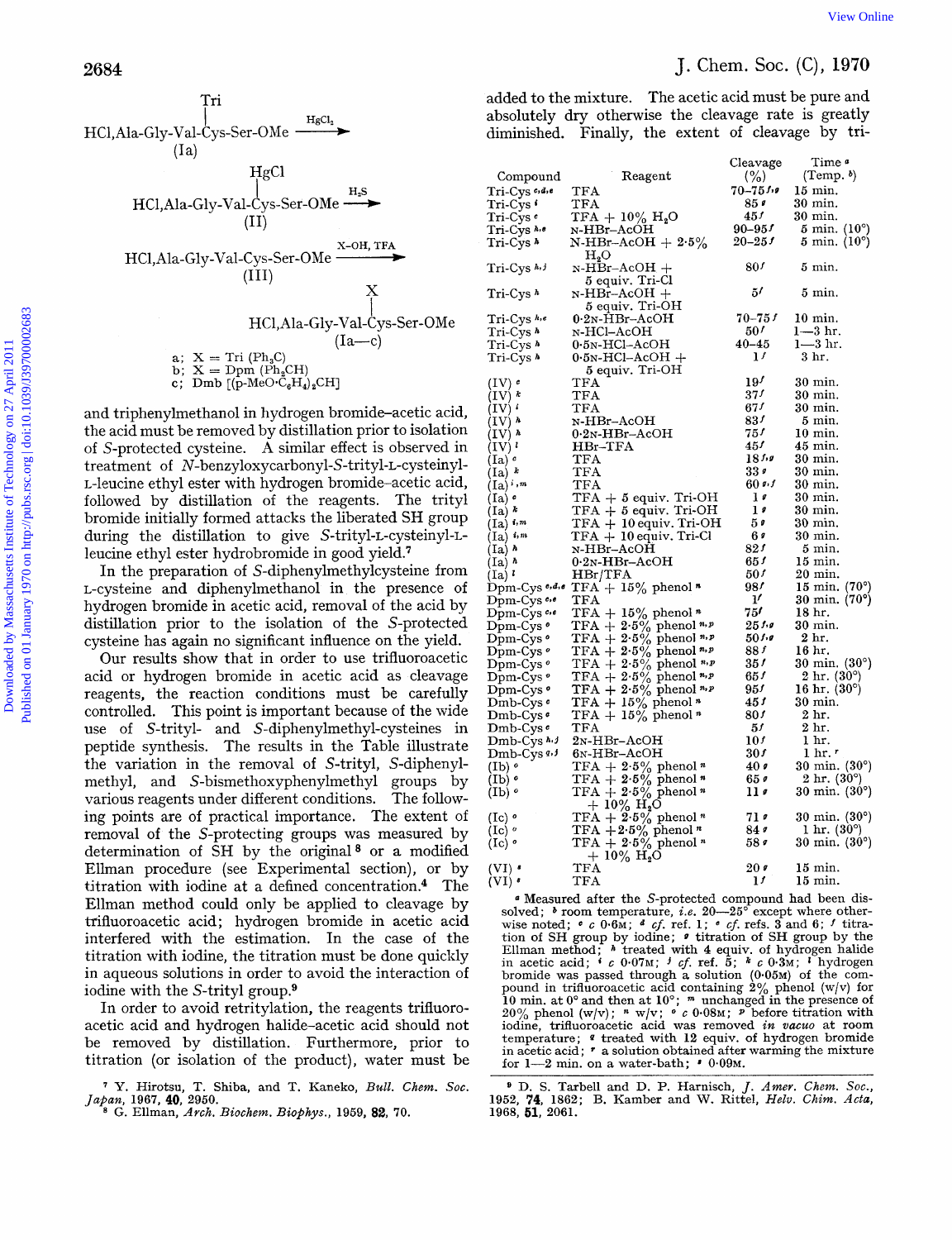fluoroacetic acid depends upon the concentration of the substrate. Diminution of the concentration can result in a higher percentage cleavage.

We wish to make the following suggestions regarding the removal of S-trityl and S-diphenylmethyl groups from S-protected peptides.

(i) Trifluoroacetic acid in the presence of phenol is an excellent cleavage reagent for the S-diphenylmethyl group both from S-diphenylmethyl-cysteine and -cysteinylpeptides, and from peptides bearing an Sdiphenylmethylcysteine residue at positions other than the  $N$ -terminal.<sup>3c,10</sup> The S-diphenylmethyl group can

## $_{\rm ppm}$

# -NH·CHR<sup>1</sup>·CO-C'ys-NH·CHR<sup>2</sup>·CO-

be removed preferentially at **20-30",** especially in dilute solutions, in which case up to **90%** cleavage has been observed. The S-bismethoxyphenylmethyl group is cleaved appreciably faster.

(ii) In the case of the S-trityl group, trifluoroacetic acid is a good cleavage reagent only for S-tritylcysteine and (probably) for peptides bearing an S-tritylcysteine residue at the amino-end. For all other peptides, *e.g.*  (Ia) or (IV), the optimal conditions for cleavage need to be determined. In the cases so far studied, the per-

# Tri I HC1,Val-Cys-Ser-OMe IVI

centage cleavage did not exceed *ca.* **60%.** For preparative purposes the percentage cleavage can be increased by isolation of the product and repetition of the reaction with trifluoroacetic acid.

(iii) The removal of S-trityl groups by trifluoroacetic acid is almost fully suppressed in the presence of triphenylmethanol or triphenylmethyl chloride ; this fact can be used to great advantage in cases where a polypeptide bears other side-chain protecting groups *(e.g.*  N-t-butoxycarbonyl, t-butyl ester, diphenylmethyl ester, *etc.)* quantitatively removable by trifluoroacetic acid.\*

(iv) Hydrogen bromide in acetic acid is the reagent of choice for removal of the S-trityl group in all peptides. Triphenylmethanol inhibits removal of the S-trityl group (see Table), whereas triphenylmethyl chloride has no appreciable influence.6

(c 2 in MeOH),  $R_F$  0.69; lit.,<sup>16</sup> m.p. 100<sup>o</sup> (decomp.),  $[\alpha]_D^{**} + 20.1^{\circ}$ <br>(c 2 in MeOH),  $R_F$  0.69; lit.,<sup>16</sup> m.p. 100<sup>o</sup> (decomp.),  $[\alpha]_D^{18} + 26.6^{\circ}$ <br>(c 3 in MeOH),  $R_F$  0.69}.<br>**+ In** S-detritylation of another added prior to the isolation in order to avoid retritylation (see before). In spite of the small yield, these workers repeated the reaction for preparative purposes.

\$ There is also **a** simultaneous decrease (to *ca.* **20%)** in the thiazoline absorption at **267** nm.

(v) The S-trityl group is removed less efficiently by hydrogen bromide in trifluoroacetic acid and phenol than by hydrogen bromide in acetic acid; in the case of the pentapeptide (Ia) the cleavages are *50* and **82%,**  respectively. For preparative purposes this procedure must be repeated.<sup>†</sup>

(vi) Hydrogen chloride in acetic acid removes the Strityl group to a lesser extent; cleavage is also suppressed in the presence of triphenylmethanol.

(vii) In the light of past results and of a new case described in the Experimental section, the removal of the S-trityl group by  $Hg^{2+}$  (or  $Ag^+$ ), followed by the action of hydrogen sulphide on the thiolate thus formed, is still to be recommended.

In the removal of the S-trityl group by trifluoroacetic acid, one cannot exclude *a priori* the possibility that a thiazoline derivative is formed, since cysteine peptides can be converted to thiazoline derivatives in the presence of high concentrations of acids, in non-aqueous solutions *(e.g.* hydrogen chloride in chloroform **',12** or methanol **13).**  Bearing in mind that the action of aqueous strong acids on thiazolines gives S-acyl derivatives, treatment of the thiazoline (VI) with trifluoroacetic acid followed by addition of water was examined. Trifluoroacetic acid has no effect on the SH-peptide (V) but cleaves the



 $NH<sub>2</sub>$  $(YI)$ 

thiazoline derivative (VI) to some extent, giving, presumably, an S-peptide (VII). The cleavage is estimated to be *ca.*  $20\%$  <sup> $\ddagger$ </sup> by the Ellman method which, because of the alkaline pH, hydrolyses the S-peptide bond and detects the SH-groups thus formed. Iodine titration is done under acidic conditions and therefore does not detect S-acyl or S-peptide bonds. Since the Ellman method and the iodine titration gave the same figure for the percentage of free SH formed in the cleavage of S-trityl peptides, a thiazoline derivative is probably not formed during splitting of the S-trityI bond by trifluoroacetic acid. Further evidence is provided by the u.v.

Peptide (IV) was recovered unchanged in **90%** yield after treatment with trifluoroacetic acid (O-S~-solution containing *6* equiv. of triphenylmethanol; **30** min. at room temperature), a tenfold quantity of ether and then some drops of ether saturated with hydrogen chloride {m.p. 100° (decomp.),  $[\alpha]_D^{20} + 26.1^{\circ}$ 

*lo* I. Photaki and V. Bardakos, *Chem. Comm.,* **1967, 275; I.** Photaki, **V.** Bardakos, **A. W.** Lake, and G. Lowe, *J. Chem.* 

*Soc.* **(C), 1968, 1860.** *l1* H. Zahn, **W.** Danho, H. Klostermeyer, H. C. Gattner, and J. Repin, *2. Naturforsch..* **1969,** *24b,* **1127.** *la Y.* Hirotsu, *T.* Shiba, and T. Kaneko, *Bull. Chem. SOC.* 

*Japan,* **1967, 40, 2945. W.** Stoffel and L. **C.** Graig, *J. Amer. Chem. Soc.,* **1961, 88,** 

**<sup>145.</sup>**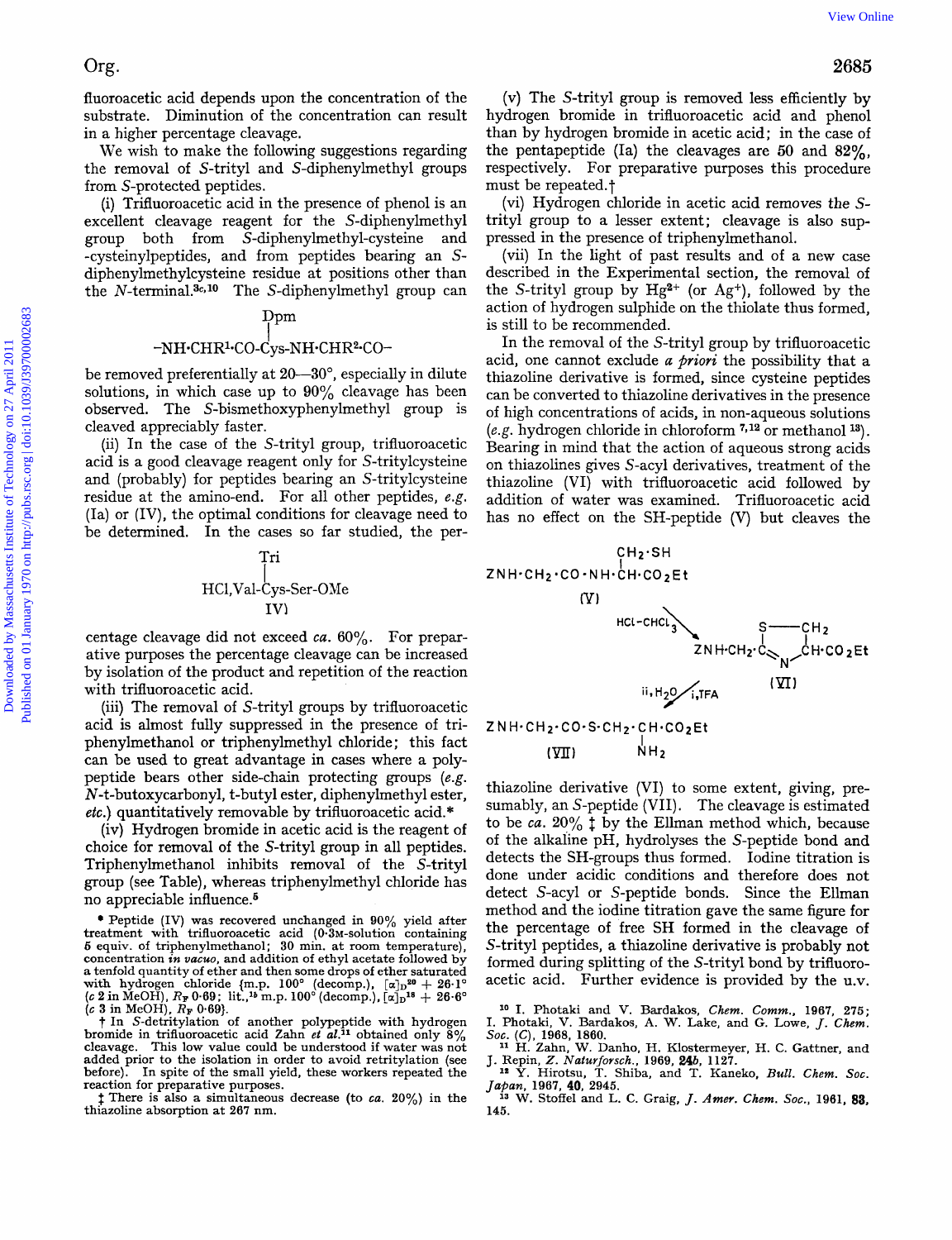absorption curves obtained before and after treatment with trifluoroacetic acid of the S-tritylpentapeptide (Ia); in the region **260-270** nm. no increase in the absorption characteristic of thiazoline formation was observed.

#### EXPERIMENTAL

For S-protection and S-deblocking of cysteine and cysteine peptides, anhydrous reactants and dry solvents were used unless otherwise stated. Peroxide-free ether, dry acetic acid, freshly distilled trifluoroacetic acid, and freshly prepared solutions of pure hydrogen bromide free of bromine in acetic acid were always used. Evaporations were carried out *in vacuo* at 35-40°. M.p.s quoted are mostly points of decomposition. Purity of compounds was confirmed by t.1.c. on Kieselgel G, in the solvent system n-butanol-acetic acid-water  $(10:1:3)$ ; the chromatograms were developed with ninhydrin.

Prior to analysis the compounds were dried at 56° under high vacuum over phosphoric oxide; microanalyses were performed by Dr. H. Mantzos, Analytical Laboratory, Royal Hellenic Research Foundation.

S-Trityl-L-cysteine. $-(a)$  L-Cysteine or its hydrochloride **(0-005** mole) and triphenylmethanol (0.005 mole) were dissolved by gentle shaking in trifluoroacetic acid (9 ml.). The clear solution was set aside for 15 min. at room temperature and the trifluoroacetic acid was removed *in vacwo.*  Ether was added to the residue and then 10% aqueous sodium acetate until the mixture was neutral to Congo Red. After cooling, the precipitate was filtered off and washed with water. The material thus obtained was dried on a porous plate and triturated several times with hot ether, yielding S-trityl-L-cysteine  $(85-90\%)$ , m.p.  $177-179^\circ$  $+15.6^{\circ}$  (c 2 in 0.1N-NaOH) {lit.,<sup>3c</sup> m.p. 178-179  $\alpha_{\overline{p}}^{24}$  +16.2° (c 2 in 0.1N-NaOH, for the recrystallized compound) }. 2086 User on the internal before and siler technoist. (a) A misdare of Levelands (the median of the median of the median of the median of the median of the median of the median of the median of the median of the median of

The yield was unchanged  $(87\%)$  when phenol  $(1 \text{ g.})$  was added to the reaction mixture; the product had m.p. 180-181°,  $\left[\alpha\right]_0^{25} + 16 \cdot 1^\circ$  (c 2 in 0.1N-NaOH). On the other hand, when trifluoroacetic acid was not removed by distillation the yield was reduced to *ca*. 15%.

(b) A mixture of L-cysteine (0.005 mole) and triphenylmethanol (0.005 mole) in N-hydrogen bromide in acetic acid (15 ml.) was warmed with occasional stirring so that the temperature of the mixture was *ca.* 40". After 1 hr. the mixture was distilled and treated as described in *(a).* The yield of S-trityl-L-cysteine was  $58\%$ , m.p. 179°. When the acids were not removed by distillation no tritylcysteine was obtained.

**(c)** A mixture of L-cysteine (0.005 mole) and triphenylmethanol (0.005 mole) in  $1.6N$ -hydrogen chloride in acetic acid (20 ml.) was stirred for **4** hr. at *ca.* 40" before work-up as described in *(a).* The yield of crude S-trityl-L-cysteine was  $94\%$ , m.p.  $180-181^{\circ}$ ,  $\left[\alpha\right]_0^{28} + 15^{\circ}6^{\circ}$  (c 2 in 0·1N-NaOH).

*S-Diphenylmethyl-L-cysteine.*--(*a*) This was prepared from L-cysteine and diphenylmethanol in the presence of trifluoroacetic acid as described in *(a)* for S-trityl-L-cysteine; the yield of crude *S-diphenylmethylcysteine* was  $91\%$ , m.p. 194-195°,  $[\alpha]_0^{25} + 17.1$ ° (c 2.9 in ethanolic 0.1N-HCl) {lit.,<sup>3c</sup> m.p. 198—199<sup>°</sup>,  $[\alpha]_D^{25} + 16.9^{\circ}$  *(c* 2.9 in ethanolic 0.1N-HCl)}.

When trifluoroacetic acid was not removed by distillation the yield of recrystallized **S-diphenylmethyl-L-cysteine** was 80%, m.p. 196-198°,  $\left[\alpha\right]_D^{23} + 16.75$ ° (c 2.9 in ethanolic  $0.1N-HCl$ ). Addition of phenol  $(1 g.)$  to the reaction mixture reduced the yield to 15%.

# J. Chem. **SOC.** (C), **1970**

*(b)* **A** mixture of L-cysteine **(0.005** mole) and diphenylmethanol (0.005 mole) in N-hydrogen bromide in acetic acid (15 ml.) was warmed with stirring on a water-bath at *50"*  for 2 hr. The solution was distilled and the residue treated as described in *(a)* for S-trityl-L-cysteine. The yield of crude S-diphenylmethyl-L-cysteine was 80-95%, m.p. 190-193°,  $\left[\alpha\right]_n^{25} + 16.5^\circ$  (c 2.9 in 0.2N-HCl in ethanol).

When the hydrogen bromide-acetic acid was not removed by distillation the yield of crude S-diphenylmethyl-Lcysteine was 75%, m.p. 192-195°, [a]<sub>n</sub><sup>23</sup> +16.6° (c 2.9 in  $0.2N-HCl$  in ethanol).

S-Bis-p-methoxyphenylmethyl-L-cysteine.--(a) This was prepared from L-cysteine and bis-p-methoxyphenylmethanol in the presence of trifluoroacetic acid as described in *(a)* for S-trityl-L-cysteine. The yield of crude S-bismethoxyphenylmethyl-L-cysteine was  $94\%$ , m.p.  $201^\circ$ . A sample was recrystallized by dissolving it in N-hydrochloric acid, extracting the solution twice with ethyl acetate, and reprecipitating the substance from the aqueous layer with sodium acetate. The m.p. did not change;  $[\alpha]_D^{28} + 9.5^\circ$ (c 2 in 0.1N-NaOH) {lit.,<sup>5</sup> m.p. 211°,  $[\alpha]_n^{20} +10.2$ ° (c 2 in *0.* lN-NaOH)}.

(b) L-Cysteine (0.005 mole) and bis-p-methoxyphenylmethanol (0.005 mole) were dissolved with stirring in 0.7N-hydrogen bromide in acetic acid (14 ml.) at room temperature. After 15 min. the solution was distilled and the residue was treated as described in *(a)* for S-trityl-Lcysteine; it was also washed with acetone, yielding 93% of crude **S-bismethoxyphenylmethyl-L-cysteine,** m.p. 196- 197°,  $\left[\alpha\right]_n^{30}+9.2^\circ$  (c 2 in 0.1N-NaOH after the solution had been filtered through a sintered glass funnel to remove **a**  slight turbidity).

L-Alanylglycyl-L-valyl-S-chloromercuri-L-cysteinyl-L-serine Methyl Ester Hydrochloride (II). - To a solution of L-alanylgly**cyl-1;-valyl-S-trityl-L-cysteinyl-L-serine** methyl ester hydrochloride (Ia) lb (0.73 g., 0.001 mole) in dry methanol *(5* ml.), mercury(I1) chloride **(0.54** g., 0-002 mole) was added. The mixture was shaken to dissolve the ingredients and refluxed on a water-bath for 20 min.; a white precipitate was formed. Ether was added and the precipitate was filtered off and washed with ether. Trituration with hot methanolether yielded the *S-chloromercuripentapeptide* hydrochloride (0.63 *g.,* **88%),** m.p. 190" (sinters at 145") (Found: C1, 10.1; N, 9.8.  $C_{17}H_{31}Cl_2HgN_5O_7S$  requires Cl, 9.8; N, 9.7%).

*~-Alanylglycyl-~-valyL~-cysteinyl-~-se~ine* Methyl Ester Hydrochloride (III).--Compound (II) (1.1 g., 0.0015 mole) was suspended in dry methanol (30 ml.) and hydrogen sulphide was bubbled in for  $1$  hr. Mercury(II) sulphide was removed by centrifugation and extracted twice with methanol. The extracts were combined with the supernatant liquid and concentrated *in vacuo.* Ether was added to obtain complete precipitation of the hydrochloride (III)  $(65\%)$ , m.p. 175--178°, free SH (Ellman's method) 96% of theoretical (Found: C, 41.7; H, 6-6; C1, 7-5; N, 14.4; *S,* 6.35. C,,H3,C1N50,S requires **C,** 42.0; H, 6-6; **C1,** 7-3; N, **14.4;** S, 6.6%).

 $L$ -Alanylglycyl-L-valyl-S-trityl-L-cysteinyl-L-serine Methyl Ester Hydrochloride (Ia) .- A solution of the pentapeptide ester hydrochloride (111) (0.24 g., 0.0005 mole) and **tri**phenylmethanol (0.145 g., 0-00055 mole) in trifluoroacetic acid (1 ml.) was set aside at room temperature for 15 min. then concentrated *in uacuo.* Addition of ether to the residue gave the S-protected ester hydrochloride (0.340 g., 93%), m.p. 197-199°,  $[\alpha]_p = 31^\circ$  *(c* 2.5 in MeOH) {lit.,<sup>1b</sup> m.p. 204-205°,  $\alpha_n^{18}$  -32.2° (c 2.5 in MeOH)}.